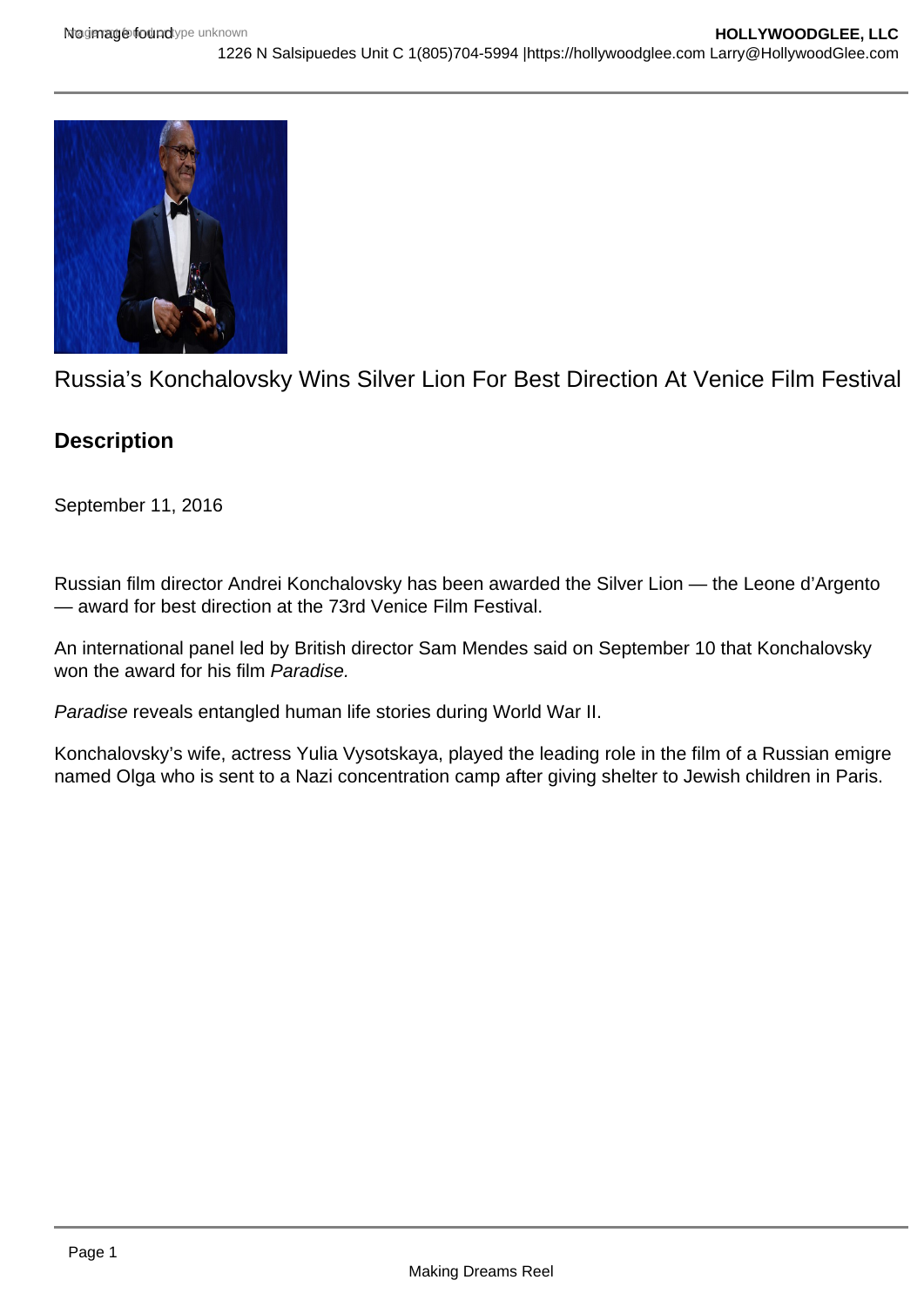It was the second Silver Lion from the Venice festival for Konchalovsky. He received the award in 2014 for his film The Postman's White Nights.

The top prize at the Venice festival, the Golden Lion for best film, went to The Woman Who Left by director Lav Diaz.

Based on reporting by AFP and TASS

(Source: <http://www.rferl.org>)

\*Featured photo courtesy of ASAC Images/Biennale Cinema **Category** 

1. Venice International Film Festival

Tags

- 1. 73rd Venice International Film Festival
- 2. andrei Konchalovsky
- 3. Awards
- 4. Cinema